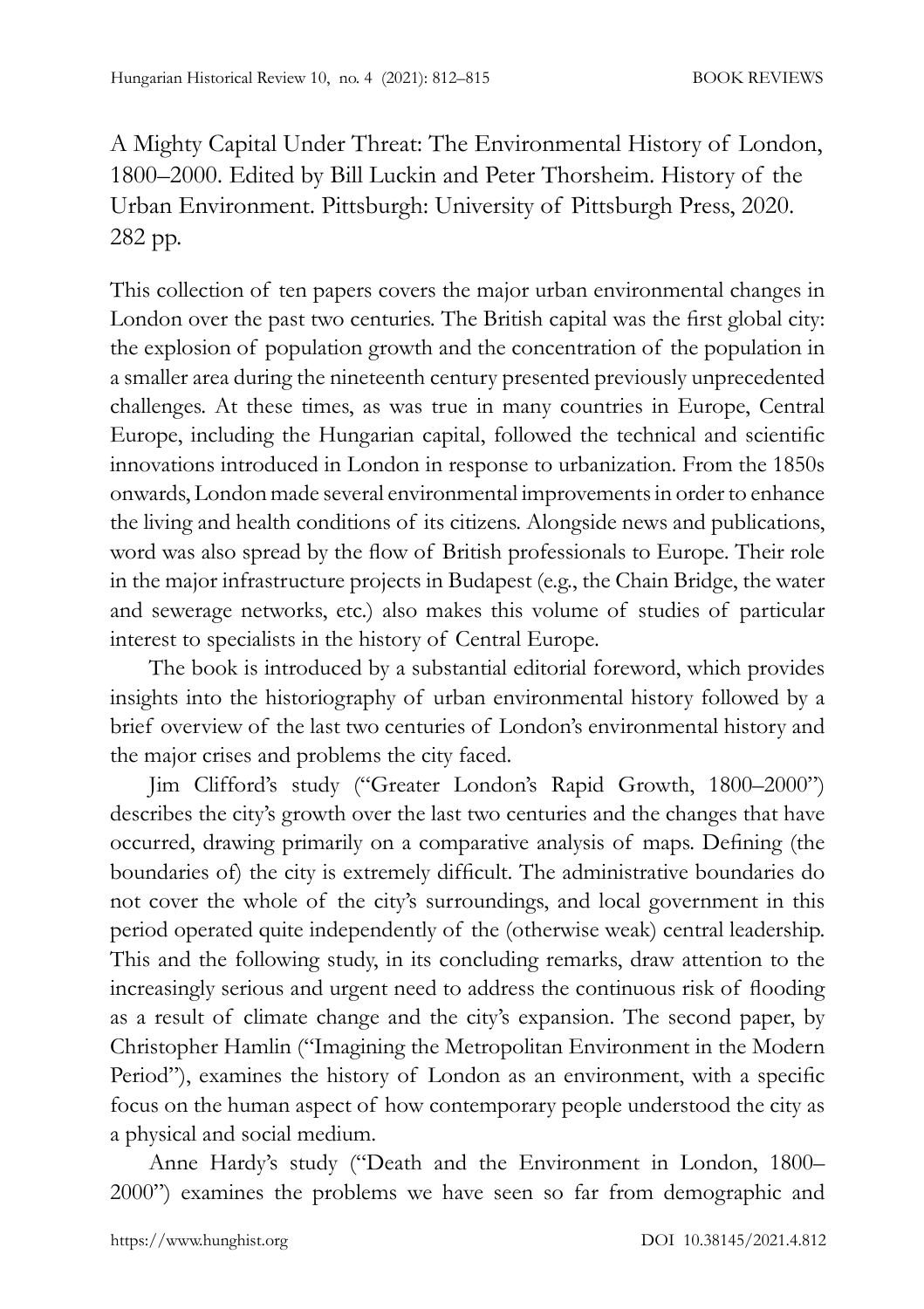epidemiological perspectives. Rapid population growth in the nineteenth century presented environmental challenges to housing, and mortality rates were extremely high. The city authorities were unable to cope with these issues until the second half of the century. The problem was linked first to pollution and poverty and, from the middle of the century onwards, more specifically to the quality of air, water, and geographical locations and to periodic outbreaks of epidemics (e.g., cholera and typhoid). Environmental improvements were sought as a solution, and a slow decline in mortality did indeed begin. Contemporary and historical observations have described London as an environmental death trap, but this picture is much worse than the actual situation was. According to Hardy, this could be explained by poor central control, as the various historical studies have always been concerned with the administration of a given local borough, and thus the London-wide context is not really known.

Christopher Ferguson ("London and Early Environmentalism in Britain, 1770–1870") examines the relationship between early environmentalists and London. The individuals and associations that fell into this category sought to understand the various impacts of urban growth on the environment with the aim of protecting and improving human life and its values. In many respects, they were important predecessors to today's environmentalists. Although the medical approach of the 1870s focused more on the human body than on the living environment in terms of the development of disease, the spread of the idea of prevention and control led many European cities to focus on environmental hazards in terms of public health.

Finally, a later study in the book by Bill Luckin and Andrea Tanner ("'A Once Rural Place': Environment and Society in Hackney, 1860–1920") also belongs to this thematic unit. This paper is directly linked to Ferguson's study through its examination of the relationship between sanitation and environmental practices in Hackney, an inner London borough. The paper reviews the environmental hazards associated with health problems already identified in earlier studies. By the 1920s, the influence of the sanitary movement, which linked moral conditions to health, was beginning to fade. This case study also reflects and supports Hardy's demographic conclusions.

Peter Thorsheim's study ("Green Space in London: Social and Environmental Perspectives") looks into the evolution of green space in London and the uses of green spaces over the past two centuries. The notion of sustainability, in which environmental, social, and economic issues are inextricably intertwined, are traced in this study of the history of uses of green space.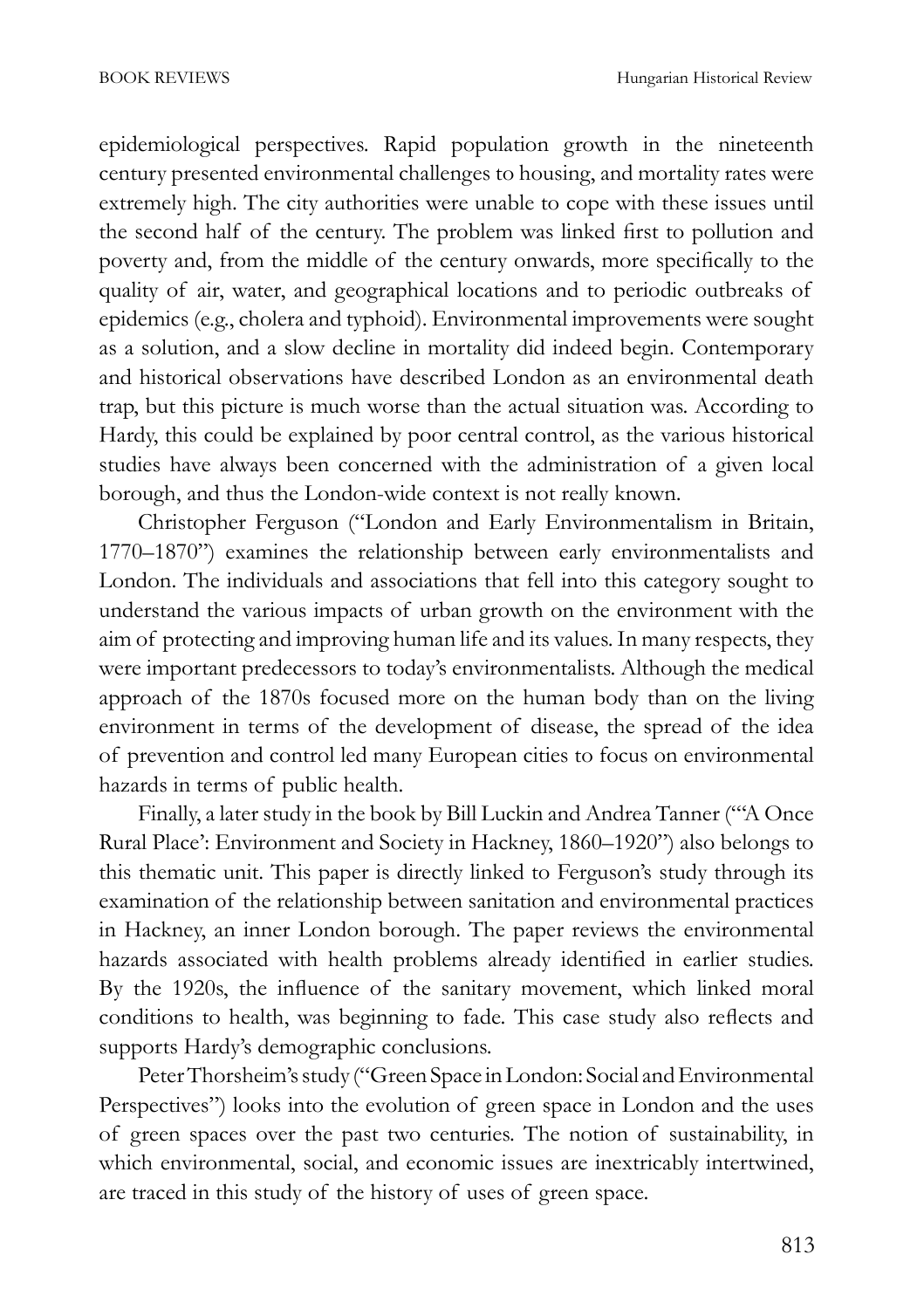Leslie Tomory's study ("Moving East: Industrial Pollution in London, 1800– 1920") explores London's industrial pollution problems. The crises caused by industrial pollution in the nineteenth century were not as acute as the epidemics and pollution around dwellings, and they therefore have attracted less attention. Industry representatives also made it difficult for local authorities to regulate industries, and eventually they had to be regulated at government level. The city's air was gradually cleaner as factories moved eastwards, where they could operate under less regulated conditions, but it was not until the mid-twentieth century that real changes were made in relation to smog.

Two papers in this volume are dedicated specifically to a historical examination of the problem of water supply. Vanessa Taylor's study ("Water and Its Meanings in London, 1800–1914") examines the changing meanings and management of water in the long nineteenth-century London. The chapter provides a substantial chronological summary of the history of water supply in London. The paper then thematically reviews the city's debates about local supply, the relationship between changing conceptions of water and sanitation, and the changing forms and roles of domestic supply in everyday life. Increasing water supply in response to an elevated demand facilitated further population growth in expanding urban spaces. The possibilities and conditions of water availability for urban dwellers improved considerably, but major infrastructure decisions were made over their heads, and the ongoing debates about this in the nineteenth century were linked to London's governance mechanisms (e.g., the lack of central control and the strength of local government). There were conflicting priorities regarding urban rivers (the public was more concerned with water supply and sanitation, while the administration was basically interested in the function of rivers as a pollution removal system, although it monitored their deteriorating condition over time), but their "natural" state did not yet matter much. The idea of the river as an ecosystem had not yet been raised. The final chapter of the book also expands on the issue of water supply and the urban environmental history of London with a comparative study of New York by Bill Luckin and Joel A. Tarr ("Water for the Multitudes: London and New York, 1800–2016"). As Taylor does in his study, Luckin and Tarr examine the ways in which the growing population was supplied with water. Which proved more efficient, a privately controlled water supply or a publicly funded water supply? New York's system, established by the 1830s, solved the problem of supply through the use of sources far from the city. The water quality was better, but this meant regular conflicts with the locals, with whom a final agreement was